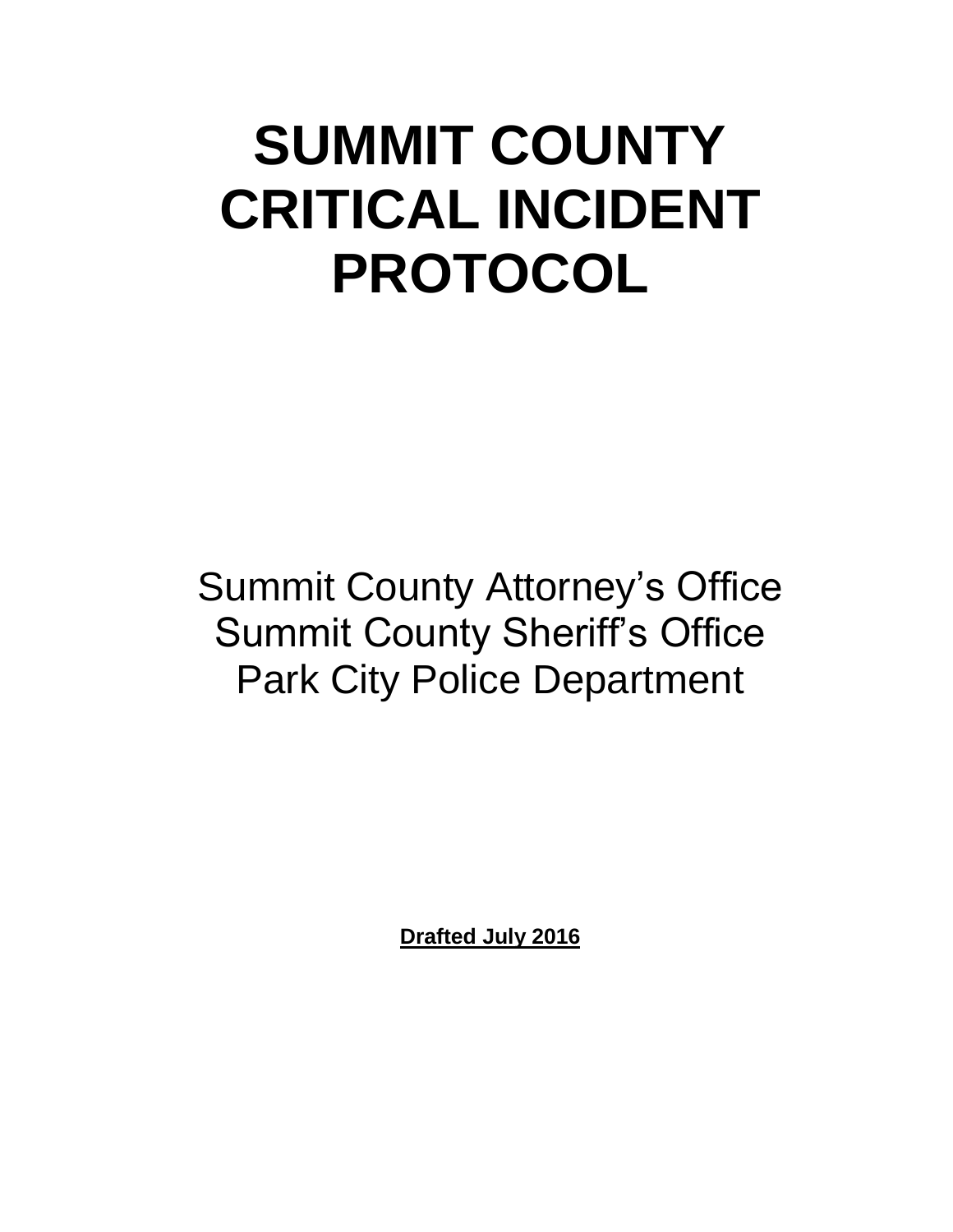## **PREAMBLE**

The **Summit County Critical Incident Protocol** has been established to provide uniform procedures and mutually agreed-upon rules. The procedures established in this protocol relate only to an investigation of the conduct of a police officer, or other covered employee of a law enforcement agency as defined in this protocol.

The purpose of the protocol investigation is to determine whether or not the conduct of a law enforcement employee(s), which caused the protocol to be invoked, is criminal in nature.

In order to prevent conflicts of interest, the criminal conduct of any other person's involvement in the incident, which caused the protocol to be invoked, will be handled in a separate criminal investigation under the direction of the venue agency. If the employer agency determines that an administrative investigation is warranted, that investigation will be handled by the employer agency. Both of the above-described investigations must be conducted by detectives or investigators **not** assigned to the protocol task force, and are the responsibility of the venue and/or employer agencies. This is not intended to prohibit sharing information between investigators, but rather to provide an unbiased and non-conflicted investigation of the law enforcement employee's conduct.

The protocol procedures and rules cannot anticipate every possible circumstance that might occur. Therefore, anytime a protocol investigation is being conducted, the procedures outlined in this protocol may be modified, as long as the head of each agency or their designate agrees to the modification. Unassisted interviews of witnesses or other involved parties by protocol investigators, without prior mutual agreement by the protocol task force, tend to undermine the purpose and usefulness of the protocol and shall not occur.

This protocol is not a statute, ordinance, or regulation, and is not intended to increase the civil or criminal liability of member agencies or their employees. Moreover, it shall not be construed as creating any mandatory obligation to, or on behalf of, third parties.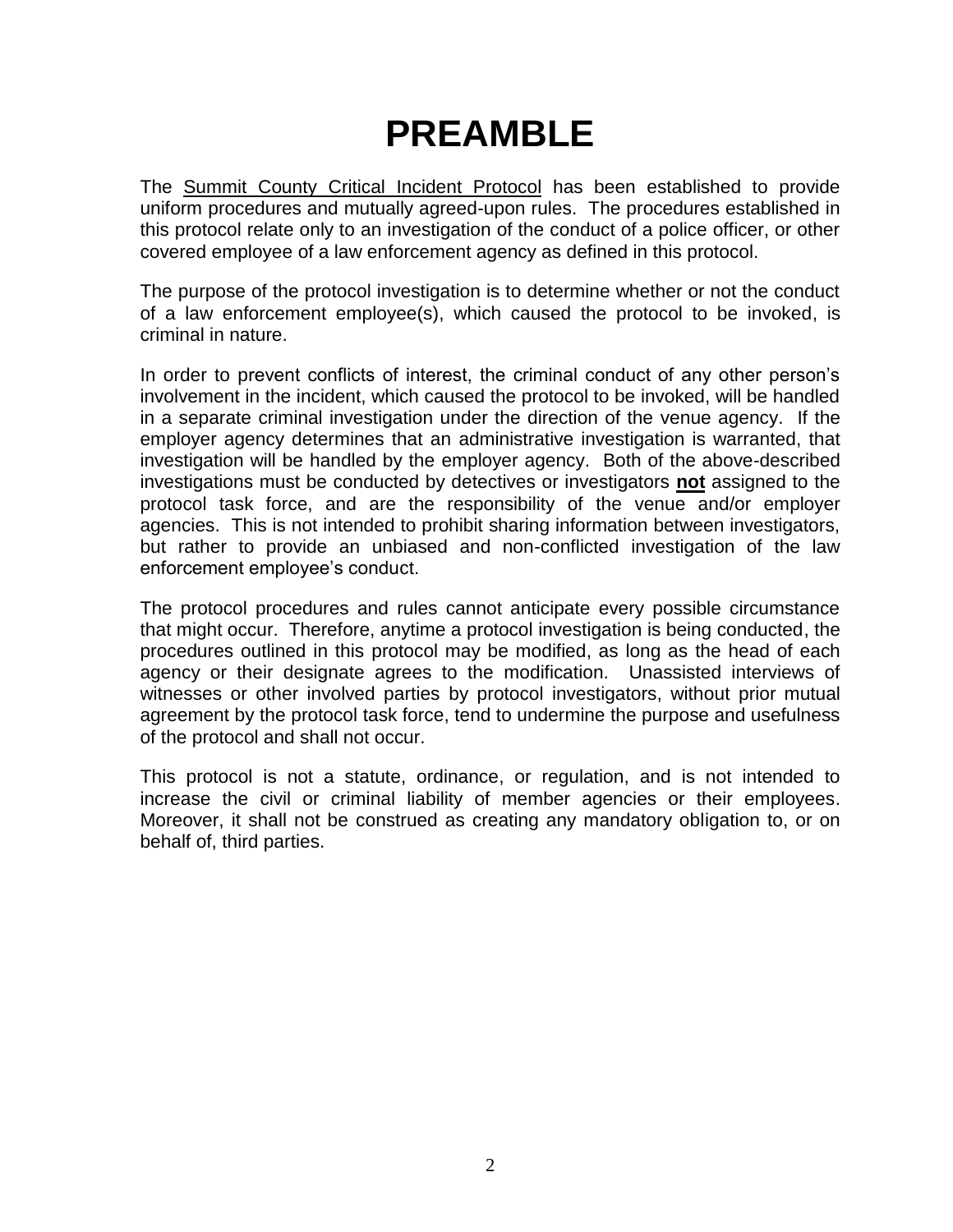### **TABLE OF CONTENTS**

| 3. INVESTIGATIVE AGENCIES, FORMATS, AND RESPONSIBILITIES.  7 |  |
|--------------------------------------------------------------|--|
|                                                              |  |
|                                                              |  |
|                                                              |  |
|                                                              |  |
|                                                              |  |
|                                                              |  |
|                                                              |  |
|                                                              |  |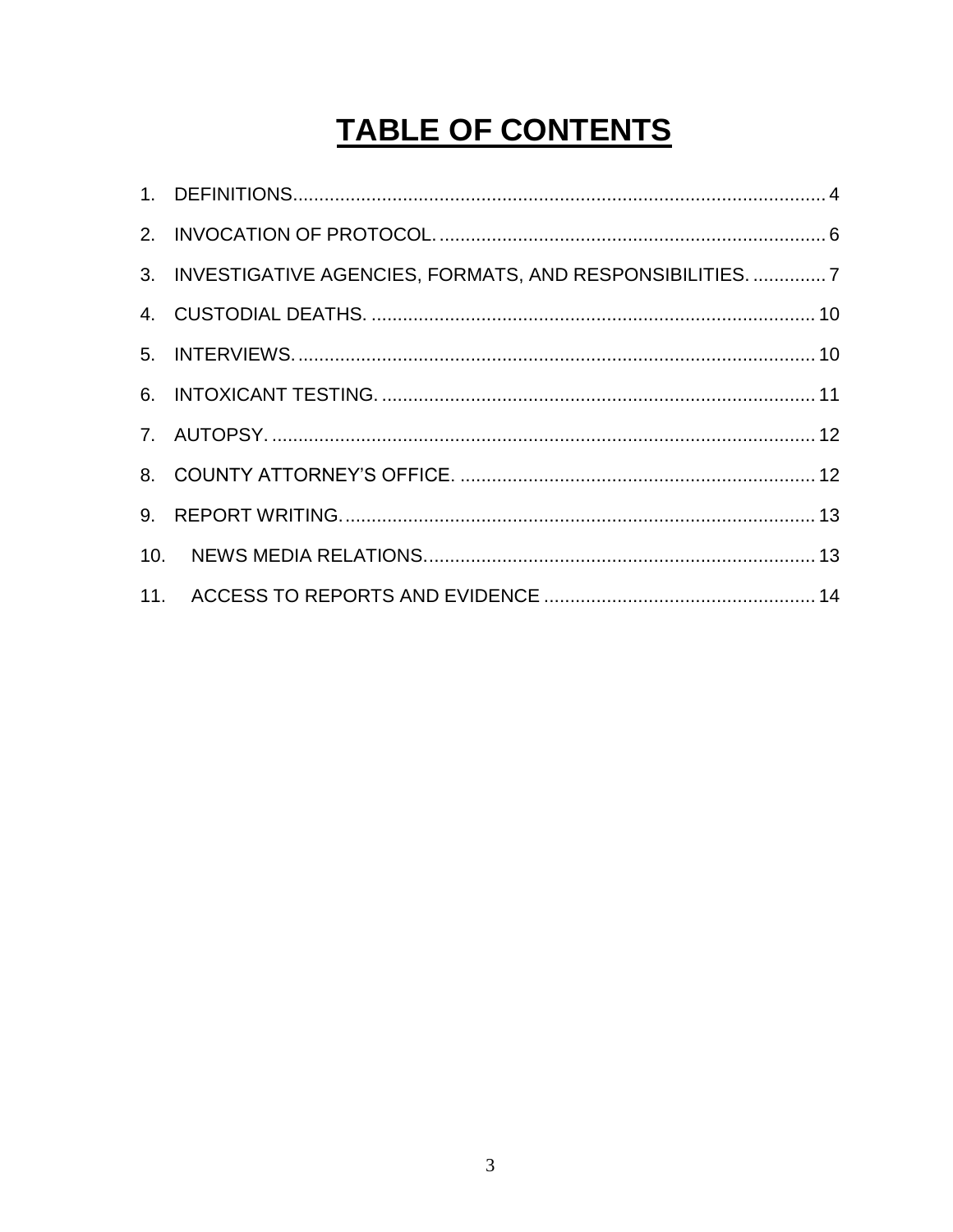### **SUMMIT COUNTY CRITICAL INCIDENT PROTOCOL**

#### <span id="page-3-0"></span>**1. DEFINITIONS**

- A. **"Administrative Investigators."** Those investigators assigned by the employer agency to conduct the administrative or internal investigation of the Incident.
- B. **"County Attorney Investigator."** A current employee with the Summit County Attorney's Office assigned as an 'investigator' **or** a designee assigned as an 'investigator' for the protocol at the sole discretion of the Summit County Attorney.
- C. **"Criminal Investigators."** Those investigators assigned by the venue agency(cies), to investigate **criminal conduct** on the part of the **subject**.
- D. **"Dangerous Weapon."** is a firearm or an object that in the manner of its use or intended use is capable of causing death or serious bodily injury.
- E. **"Employer agency."** The agency that the involved law enforcement employee is employed by or affiliated with. (In many cases the venue agency may also be the employer agency.)
- F. **"ILEO."** Involved Law Enforcement Officer. A law enforcement employee who uses deadly force.
- G. **"Law Enforcement Involved Use of Deadly Force Incident."** Incidents occurring within Summit County, where a law enforcement agency's employee(s) uses deadly force. (See 1-F for definition.)
- H. **"Law Enforcement Employee"** This Protocol applies to defined employees and to certain other people affiliated with law enforcement agencies which are members of this protocol agreement as follows:
	- i. Full-time, part-time, and hourly sworn officers; whether on or off-duty and acting for a law enforcement or a private purpose at the time of the Incident.
	- ii. Full-time, non-sworn employee's on-duty at the time of the Incident.
	- iii. Part-time, non-sworn employee's on-duty at the time of the Incident.
	- iv. Reserve law enforcement officer's on-duty at the time of the Incident.
	- v. Temporary law enforcement employees and law enforcement agency volunteers, whether paid or unpaid, on-duty at the time of the Incident. This category includes informants when they are working under direct control and supervision of a peace officer.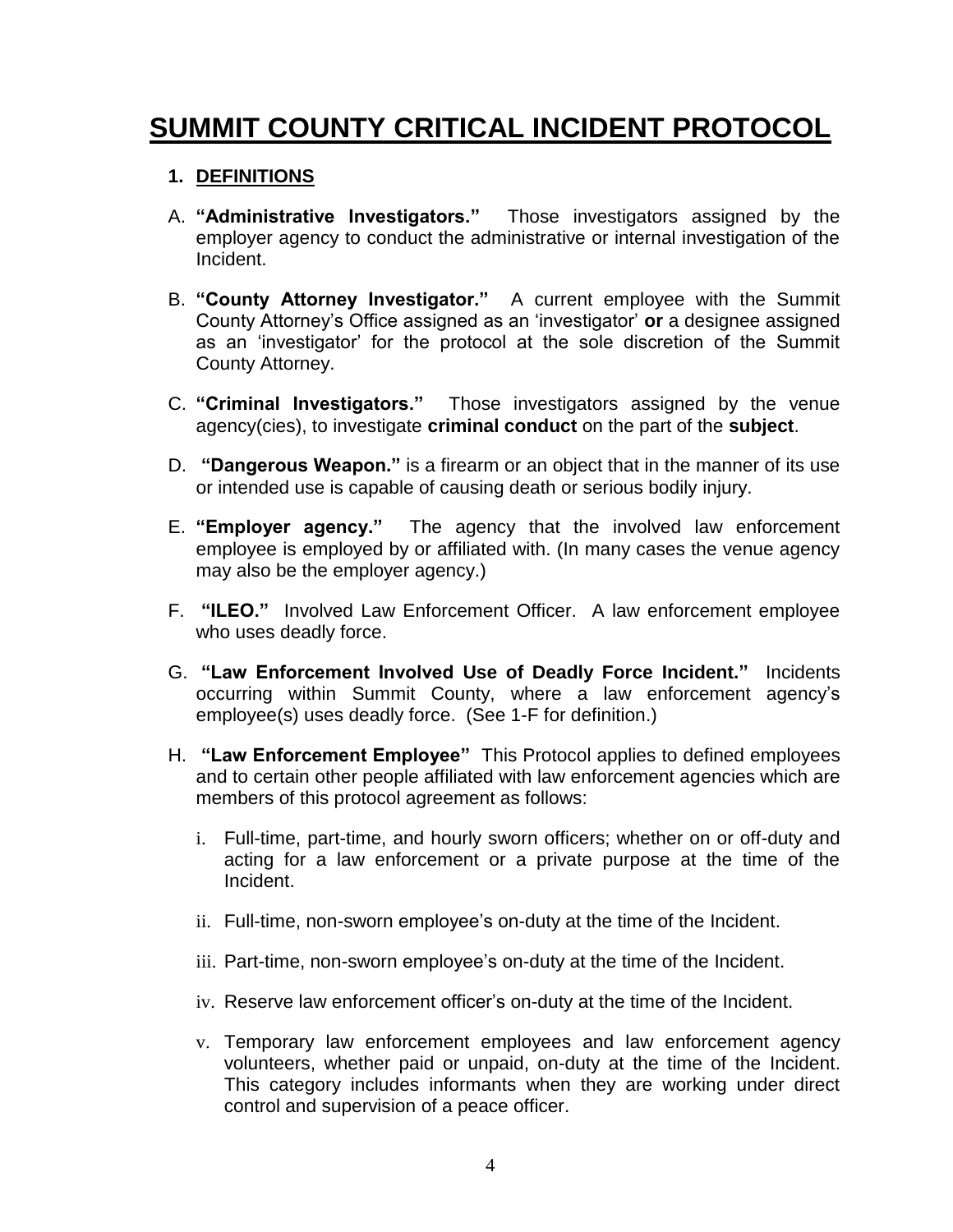- I. **"Member Agencies."** The law enforcement agencies in Summit County, in conjunction with the Summit County Attorney's Office, who are members of this Protocol agreement. The law enforcement agencies included in this protocol agreement are: the Summit County Sheriff's Office and the Park City Police Department.
- J. **"Officer-involved critical incident"** is any of the following:
	- i. the use of a dangerous weapon by an officer against a person that causes injury to any person;
	- ii. a fatal injury to any person except the officer, resulting from the use of a motor vehicle by an officer;
	- iii. the death of a person who is in law enforcement custody, but not including deaths that are the result of disease, natural causes, or conditions that have been medically diagnosed prior to the person's death; or
	- iv. a fatal injury to a person resulting from the efforts of an officer attempting to prevent a person's escape from custody, make an arrest, or otherwise gain physical control of a person.
- K. **"Protocol Investigators."** Those investigators assigned by the venue agency, employer agency, and County Attorney's Office to investigate the **conduct** of the **law enforcement employee**.
- L. **"Subject."** The person (injured or not), who caused the law enforcement employee to use deadly force, and who may or may not have criminal culpability related to the incident.
- M. **"Use of Deadly Force."** Whether a given use of force constitutes deadly force may be determined according to the Model Penal Code definition of deadly force: "deadly force" means force that the ILEO uses with the purpose of causing, or that he knows to create, a substantial risk of causing death or serious bodily injury.<sup>1</sup>
- N. **"Venue Agency."** The agency or agencies, within whose geographical jurisdiction the Incident occurs. (See paragraph 3A (4) & (5) for venue determination factors.)

 $\overline{a}$ 

 $1$  The use of instrumentalities other than firearms may constitute the deployment of deadly force. Police cars have been held to be instruments of deadly force. Some lower courts are split on the question of whether police dogs constitute deadly force. For this protocol, if the use of a vehicle, police dog, or other instrumentality results in the death or serious bodily injury of a subject, the use of that force would constitute the invocation of this protocol.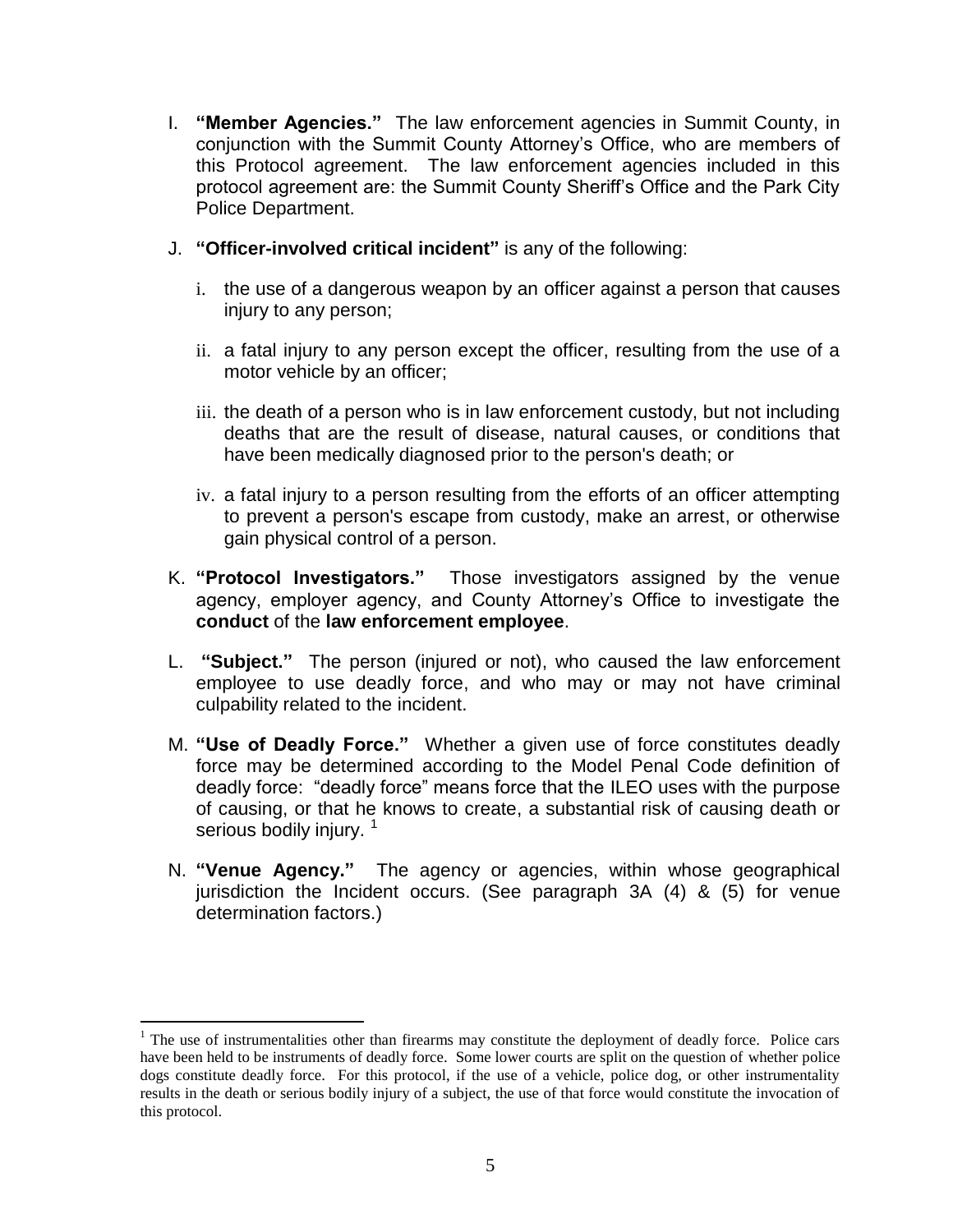#### <span id="page-5-0"></span>**2. INVOCATION OF PROTOCOL.**

- A. This protocol is automatically and immediately effective when one of the following occurs:
	- i. the use of a dangerous weapon by an officer against a person that causes injury to any person;
	- ii. a fatal injury to any person except the officer, resulting from the use of a motor vehicle by an officer;
	- iii. the death of a person who is in law enforcement custody, but not including deaths that are the result of disease, natural causes, or conditions that have been medically diagnosed prior to the person's death; or
	- iv. a fatal injury to a person resulting from the efforts of an officer attempting to prevent a person's escape from custody, make an arrest, or otherwise gain physical control of a person.
- B. The venue agency is required to immediately contact the Summit County Attorney's Office and affirmatively invoke the protocol. Questions in a particular case about whether the protocol applies should be directed to the County Attorney.
- C. Optional. Under the authority of the Summit County Attorney's Office, each member agency, in the capacity of a venue agency or employer agency, may itself invoke this protocol, upon the occurrence of **any** incident involving a law enforcement employee, which may have possible criminal liability attached to the law enforcement employee.
	- 1) Member Agencies are encouraged to develop interlocal cooperation agreements between themselves and other member agencies to facilitate an investigation against a law enforcement employee.
	- 2) Member Agencies are encouraged to invoke the protocol and facilitate investigations using this format for other incidents (on a case by case basis) as deemed appropriate; to aid in training and strengthening working relationships with Member Agencies.
	- 3) Member Agencies may contact the County Attorney to facilitate investigations against law enforcement employees for **other** incidents as deemed appropriate and necessary by the Member Agency and County Attorney.
	- 4) If a law enforcement employee has deadly force used against him, and the officer did not use deadly force against the subject, the venue agency may request the County Attorney's Office or an outside agency to investigate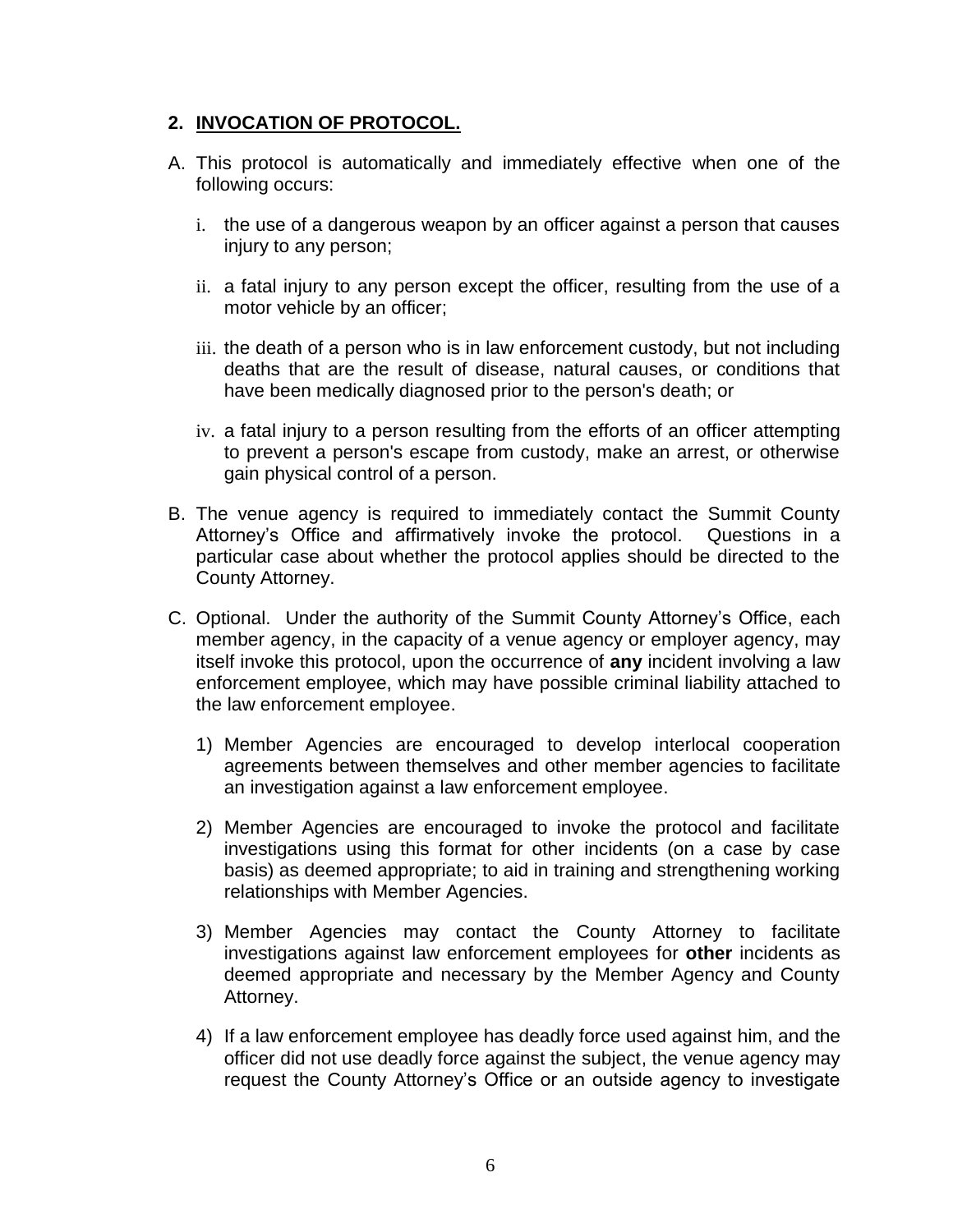the incident against the subject. This investigation will be conducted as a normal investigation and will not fall under this protocol.

- 5) The County Attorney has discretion to decline participation in an optional invocation.
- 6) In lieu of an optional invocation of the protocol, the involved agency may investigate the matter itself.

#### <span id="page-6-0"></span>**3. INVESTIGATIVE AGENCIES, FORMATS, AND RESPONSIBILITIES.**

- A. In order to recognize and accommodate the various interests and rules of law that are involved in an incident, investigations may be performed under three separate formats: criminal investigation, protocol investigation, and administrative investigation. Administrative investigations are optional to the employer agency.
	- 1) Criminal Investigation of the Subject: The criminal investigation of the subject has **investigative priority** over the protocol investigation of the law enforcement employee and the administrative investigation; however, certain circumstances may exist that shift the priority. The criminal investigation of the subject is the responsibility of the venue agency.
	- 2) Protocol Investigation of a Law Enforcement Employee: This will be an investigation conducted by an agency jointly designated by the chief executive of the venue agency and the County Attorney. The designated agency may be a multi-jurisdictional task force. Investigators assigned to the protocol investigation **must never** be the same investigator(s) assigned to the criminal investigation of the subject or the administrative investigation. The participating agencies are co-equal within the investigation; however, the County Attorney or the County Attorney's designate has the ultimate authority to decide irreconcilable issues.
	- 3) The designated agency under Subsection (2) may not be the law enforcement agency employing the officer who is alleged to have caused or contributed to the officer-involved critical incident.
	- 4) Administrative Investigation of Law Enforcement Employee: The administrative investigation is conducted by the employer agency and addresses policy and procedural issues of the department. While the criminal investigators and protocol investigators do not direct their investigative attention to administrative concerns, it is recognized that their results are of interest to the employer agency for its internal use—and those results are fully available for that purpose.
	- 5) Venue Determination: When an Incident occurs in part, in two or more jurisdictions, each of those jurisdictions is a venue agency.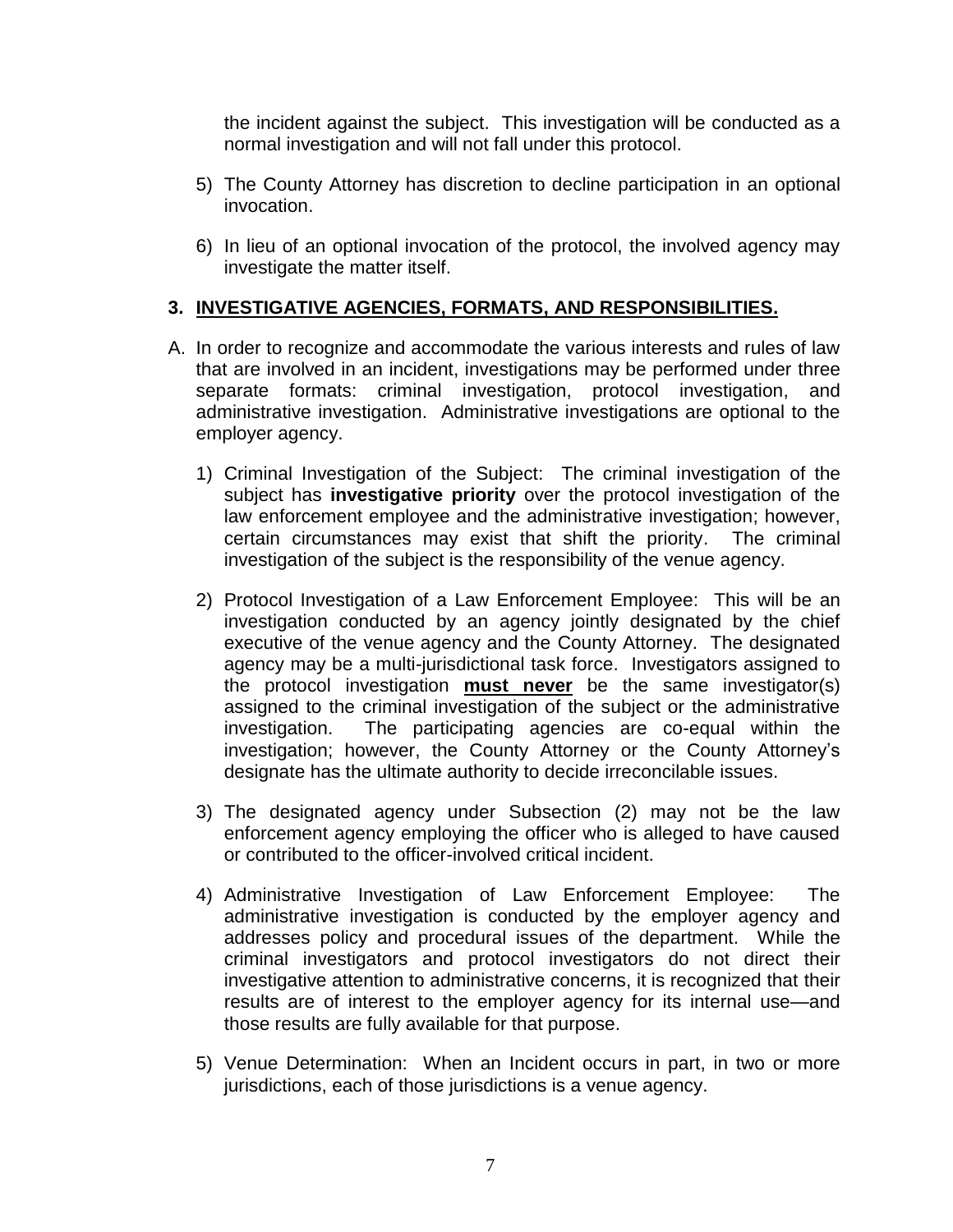- 6) If for any reason, the venue agency cannot be determined, the County Attorney or the County Attorney's designate will determine the venue agency.
- B. If a venue or employer agency lacks sufficient resources, or when it believes it cannot properly investigate an incident for another reason, it has two options:
	- 1) Obtain criminal investigative assistance from other member agencies.
	- 2) Relinquish criminal investigative responsibility to another member agency.
- C. Scene security: Each agency has initial responsibility for securing the crime scene(s) within its jurisdiction. Ultimate scene security is the responsibility of the venue agency.
- D. The venue Criminalistics Unit has the responsibility for documenting the scene(s) and for the collection, preservation and analysis of physical evidence for the criminal investigation of the subject and the protocol investigation of the law enforcement employee. If the venue agency lacks the resources to adequately complete this responsibility, the venue agency may defer to another member agency, the State Crime Lab, or a mutually agreed upon outside agency. Administrative investigators have access to all collected evidence and tests.
- E. If an employee of a Criminalistics Unit is involved in an Incident as an ILEO or as a subject, that Criminalistics Unit will be disqualified from assisting in the investigation of the Incident. The venue agency would have the responsibility to arrange for assistance from another law enforcement member laboratory.
- F. Prior to final relinquishment of the scene, the criminal and protocol investigators will provide the administrative investigators an opportunity to assess the need for further evidence processing.
- G. Notifications: Upon identifying an occurrence as an Officer-Involved Use of Deadly Force Incident, the venue agency shall make the following notifications as promptly as possible:
	- 1) Intra-agency officers, as required by that agency's procedures.
	- 2) The employer agency, if applicable and if not yet aware.
	- 3) The County Attorney's Office.
	- 4) The Medical Examiner's Office or investigator, when a death has occurred.
- H. If a person is transported to a hospital, an officer (preferably from the venue agency), should accompany the person in order to: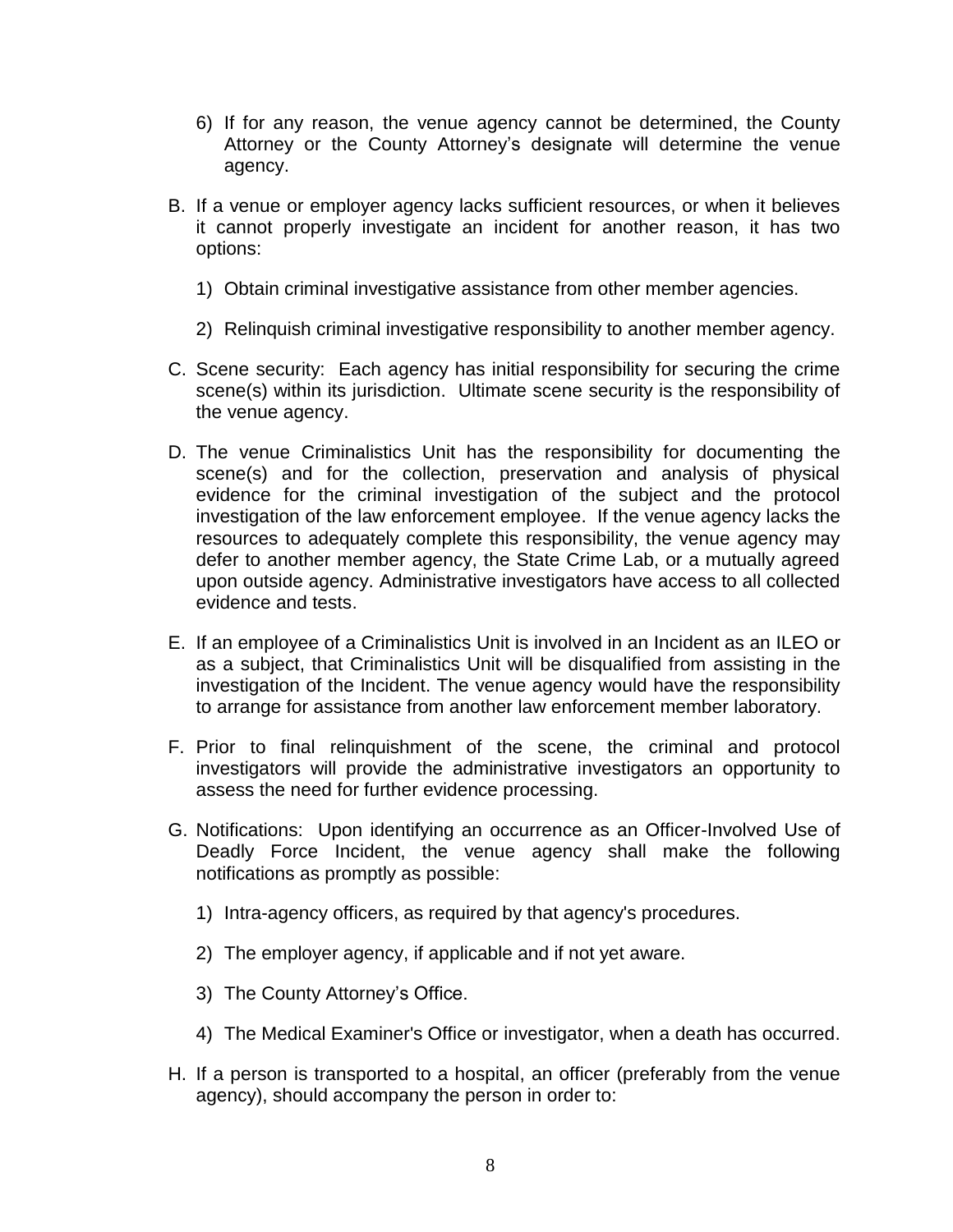- 1) Locate, preserve, safeguard, and maintain the custody chain on physical evidence.
- 2) Obtain a dying declaration, a spontaneous statement, a contemporaneous statement, or a statement of then-existing or previous mental or physical state.
- 3) Maintain custody if the person has been arrested.
- 4) Identify witnesses and medical personnel.
- 5) Be available for contacts with the injured person's family, if appropriate.
- I. If a law enforcement employee still has possession of the weapon used in the Incident, the supervising officer at the scene shall promptly but discreetly (i.e. in private) obtain possession of the weapon. If the protocol investigators determine that the gun belt is necessary to the investigation, the supervising officer will arrange to secure the gun belt at the same time the weapon is taken. Side arms must not be removed from their holster unless circumstances dictate otherwise. Side arms of law enforcement employees should be replaced as quickly as possible if the officer so wishes, unless circumstances dictate otherwise.
- J. In shooting cases, the supervising officer will check the firearms of all officers present at the time of the incident and ensure that all discharged firearms are identified by owner and serial number. The supervising officer will document the condition of the inspected firearms.
- K. Collected weapons or instruments shall be placed in the venue agency's evidence until all appropriate testing is accomplished.
- L. Transporting and Sequestering Involved Officers:
	- 1) Officers who were present at the time of the incident, whether ILEO's or witnesses, will be relieved of their duties as promptly as possible and shall, if possible, be individually transported to their office and sequestered.
	- 2) Involved officers shall not discuss their use of deadly force amongst themselves, fellow officers or others, except their legal representatives.
	- 3) Involved officers may give statements regarding public safety issues or the circumstances of the criminal investigation of the subject.
- M. Involved officers may call their spouses or family and notify them of their wellbeing.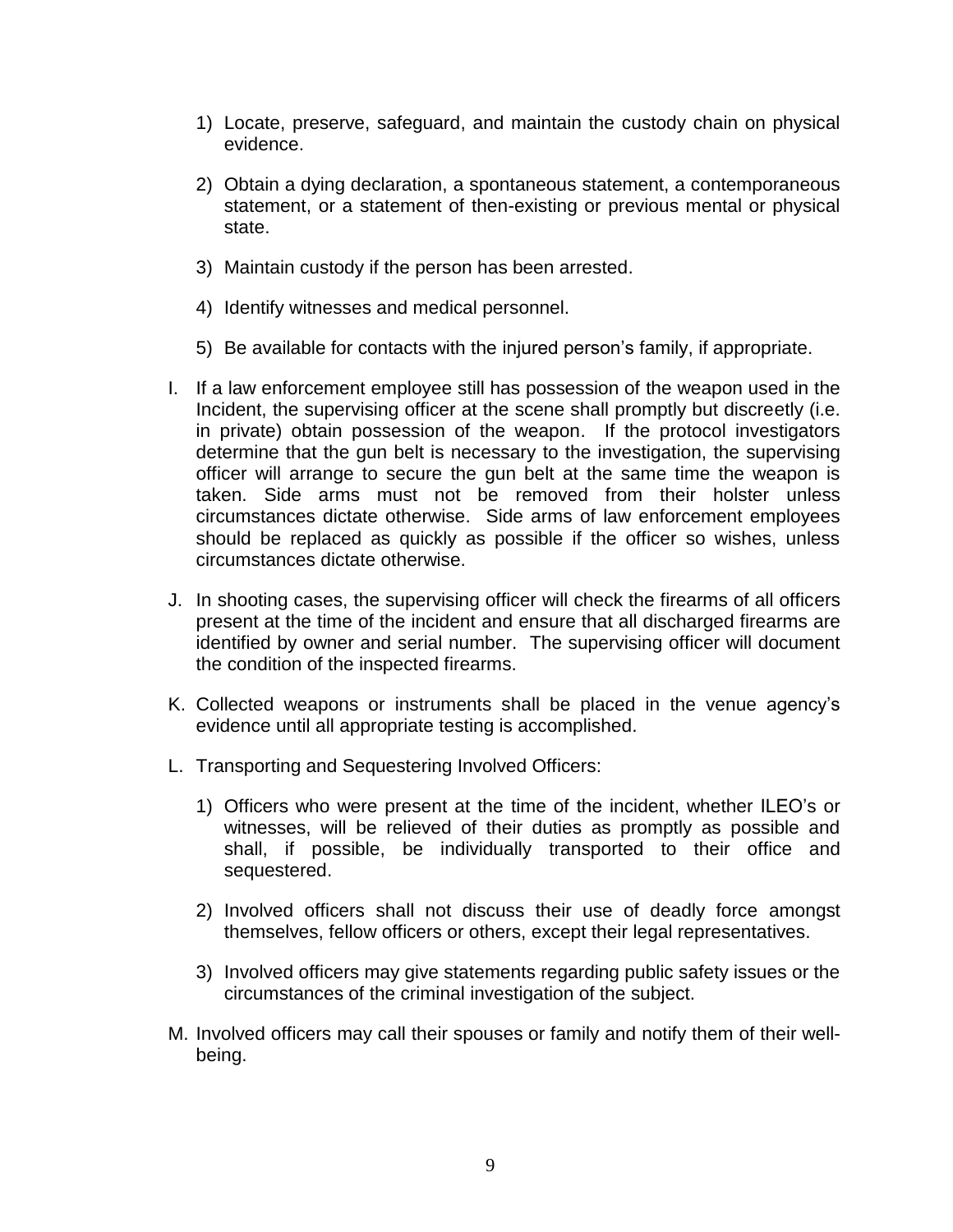#### <span id="page-9-0"></span>**4. CUSTODIAL DEATHS.**

- A. A subject, who is physically in police or corrections custody, falls under the protocol, unless it is an attended death. An attended death is when the death of the subject was anticipated and the result of a medical condition while the subject was under the care of a physician.
- B. If the death of an in-custody subject occurs at a correctional facility or a police agency holding area, the venue agency is the agency having jurisdiction in that area. The correctional facility would be the employer agency.
- C. If the death of an in-custody subject occurs outside a correctional facility, the agency having jurisdiction in the area will act as the venue agency. The employer agency would be the agency that had custody of the subject. Using this scenario, the venue and employer agency could be one in the same.
- D. Custodial death scenes:
	- 1) When an incident occurs in a correctional facility, a holding facility, or other location, and other inmates may be witnesses, those inmates should be identified, and if possible, separated pending interviews by criminal investigators.
- E. If an in-custody death occurs as the result of a lawful execution order by a Utah court, this protocol will not be invoked.

#### <span id="page-9-1"></span>**5. INTERVIEWS.**

- A. Law enforcement employees have the same rights and privileges as citizens, including the right to consult with legal counsel prior to the interview, and the right to have their lawyer present during the interview.
- B. The interviews by protocol investigators of law enforcement employees, witnesses, and subjects shall be conducted with all primary protocol investigators present unless otherwise agreed upon prior to the interviews. This interview does not have to be conducted immediately, but may occur at a later time giving the officer a chance to meet with their legal representative.
- C. If and when the protocol interview becomes custodial, the *Miranda* admonition is applicable. However, if the officer has his lawyer present at the interview, the *Miranda* admonition does not have to be given.
- D. Agency policy and case law permit heads of law enforcement agencies to order their officers to cooperate with criminal investigations being performed by other agencies. Failure to comply with such orders may result in insubordination. When applicable, interviewees may be advised of this provision. However, officers will not be compelled by threats of administrative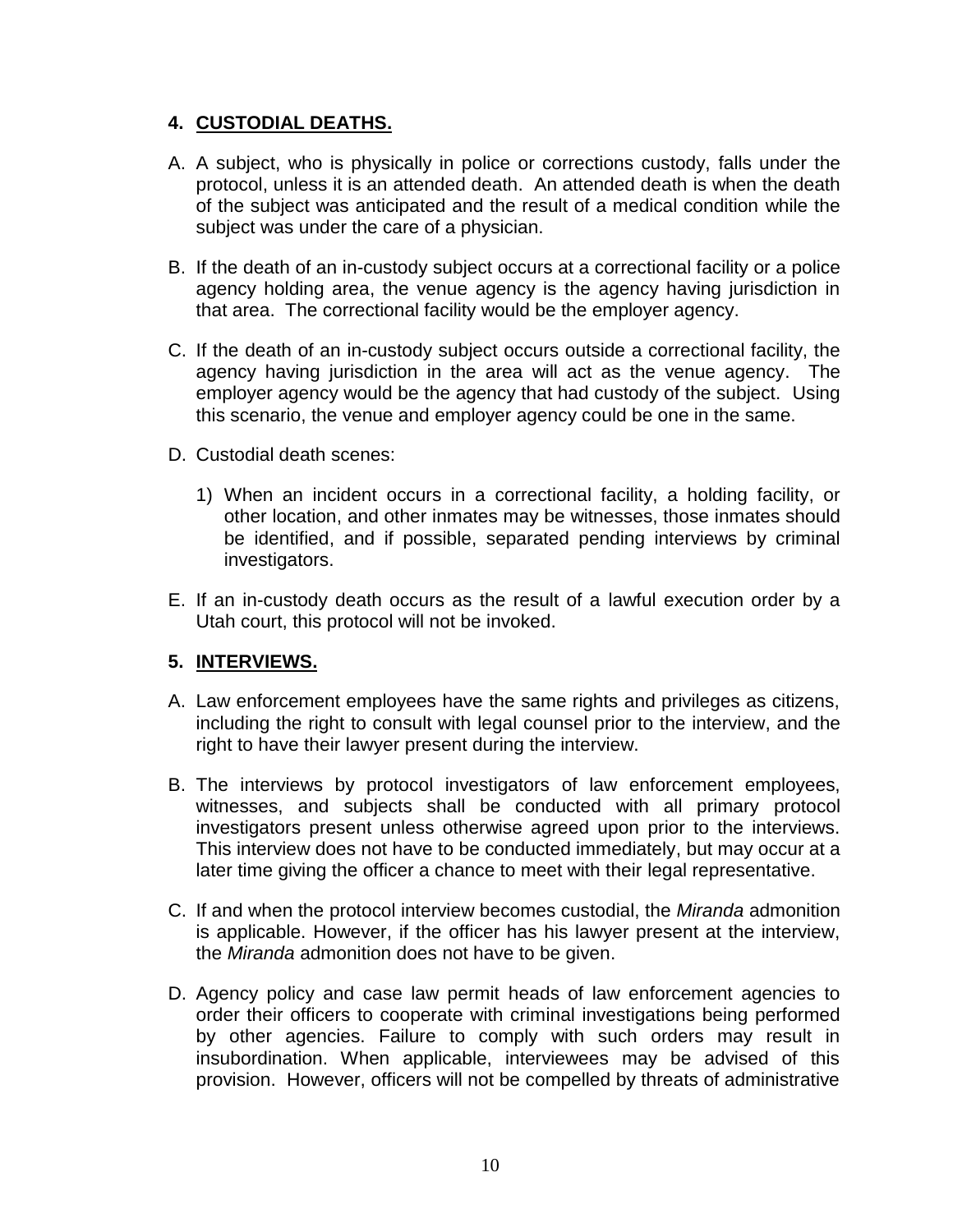punitive action (or otherwise) to answer protocol team questions which could be self-incriminating.

1) Interviews of involved officers will be conducted separately. Interviews will normally be recorded. Interviewees will be considered as witnesses unless the circumstances dictate otherwise.

#### <span id="page-10-0"></span>**6. INTOXICANT TESTING.**

- A. Law Enforcement employees have the same rights and privileges as citizens regarding intoxicant testing. When protocol investigators determine that a law enforcement employee's sobriety is relevant to the investigation, they have these options:
	- 1) Obtain a blood and/or urine sample by consent.
	- 2) Obtain a blood and/or urine sample incident to arrest.
	- 3) Obtain a search warrant.
	- 4) If an arrestee refuses to comply with the request for a sample, attempts will be made to obtain the sample in accordance with case law.
- B. Administrative Investigation test results.
	- 1) Intoxicant test results obtained by protocol investigators are available to administrative investigators.
- C. In the event protocol investigators do not obtain blood and/or urine samples for testing, the employer agency may then seek to obtain samples. The protocol investigators have the **first** opportunity to obtain blood and/or urine samples.
- D. Miscellaneous.
	- 1) Blood is best for alcohol testing, while urine is best for drug screening. Samples of **both** should be obtained for the most complete results.
	- 2) Samples should be collected promptly after the incident for most meaningful results.
	- 3) A law enforcement employee may volunteer to provide blood and urine for testing even if protocol and administrative investigators haven't obtained samples. Similarly, a person from whom protocol or administrative investigators have obtained samples may request that another sample be taken for independent testing. Such a request will be honored; however, the person volunteering this sample is responsible for the expense of the test.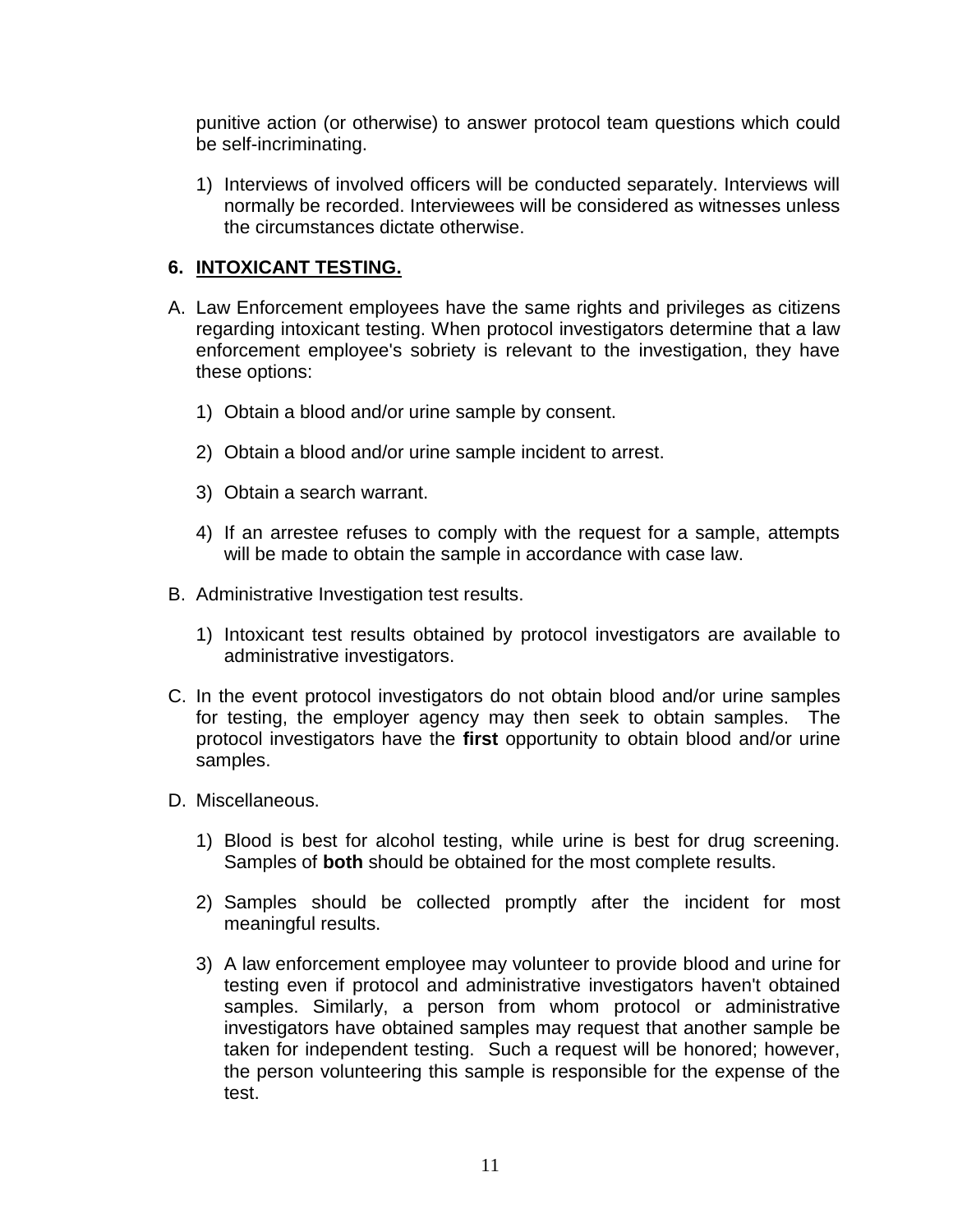#### <span id="page-11-0"></span>**7. AUTOPSY.**

- A. The venue investigator from the criminal investigation team will attend the autopsy unless otherwise agreed upon. The Medical Examiner performing the autopsy will receive a complete briefing prior to the examination. This briefing will include all relevant information known at that time.
- B. When the Medical Examiner agrees, the criminal investigator shall assume responsibility for documenting and collecting physical evidence.
- C. Although the Medical Examiner has authority to determine who attends an autopsy, it is usually advisable to allow attendance by a recognized professional criminalist retained by representatives of the decedent, if such request has been expressed before the autopsy has begun.

#### <span id="page-11-1"></span>**8. COUNTY ATTORNEY'S OFFICE.**

- A. The County Attorney's Office assumes the following role in protocol investigations:
	- 1) The County Attorney and the chief executive of the venue agency shall jointly designate a law enforcement agency to conduct the protocol investigation.
	- 2) The County Attorney's Office shall participate co-equally with the designated agency in the protocol investigation.
	- 3) If requested, the County Attorney Investigator will contact the on-call attorney to assist and advise the protocol investigators on various criminal law issues.
	- 4) Upon completion of the protocol investigation, The County Attorney's Office shall analyze the facts of the incident as well as relevant law to determine if violations of criminal laws exist and shall initiate prosecution as appropriate.
	- 5) The County Attorney's Office will strive to complete its report and findings within **2 weeks** of the completion of the protocol investigation. When appropriate, the County Attorney's Office may, at their discretion, give verbal clearance to the employer agency to assist the employee with returning to duty prior to a formal written report. The employer agency has the ultimate authority to determine if/when the employee will return to duty.
- B. The County Attorney has its own separate investigative authority. When deemed appropriate by the County Attorney, the County Attorney's Office may perform an independent investigation.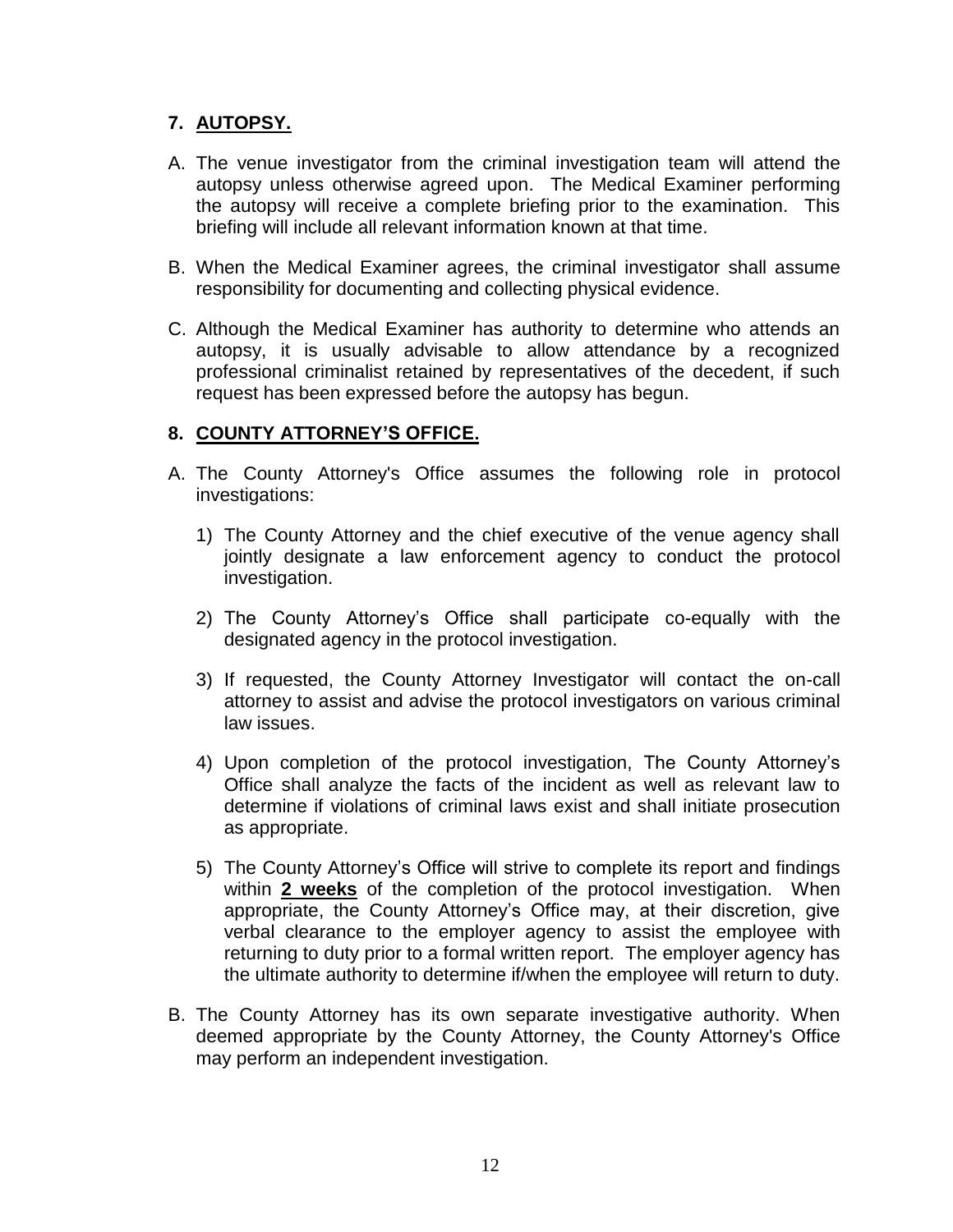- C. If the protocol investigation results in criminal charges against a law enforcement employee, the affiant on the information filed by the County Attorney's Office shall be the County Attorney Investigator unless otherwise agreed upon by the agency administrators of the protocol team.
- D. In the event criminal charges are filed, the protocol investigative team shall be dissolved and any additional follow-up investigation that is needed to prepare the case for trial shall be handled by the County Attorney's Office. Any officer assigned to the protocol team should make themselves available for trial preparation and court purposes.

#### <span id="page-12-0"></span>**9. REPORT WRITING.**

- A. All reports will be forwarded to the venue investigator for coordination and insertion into the venue agencies reporting format. Protocol investigators will decide which investigator is responsible for writing a particular report. Protocol investigators should not write more than one report on an interview or event. Protocol investigators should coordinate the writing of all reports and sign off on the accuracy of the report. The venue investigator is responsible for the final report. All protocol investigators will coordinate with the venue investigator to write a final report which documents their participation in the investigation.
- B. Prompt completion and distribution of reports is essential. All agencies and investigators will strive for report completion and distribution within **30 days** after the Incident.
- C. Administrative Investigation.
	- 1) The employer agency shall control the reports and findings of the administrative investigation.
	- 2) Interview statements, physical evidence, toxicology test results, and investigative leads which are obtained by administrative investigators after ordering law enforcement employees to cooperate, shall not be revealed to criminal investigators or protocol investigators without the approval of the County Attorney's Office.
	- 3) Protocol investigators will promptly and periodically brief the administrative investigator(s) of the protocol investigation's progress. The administrative investigators will have access to briefings, the scene(s), physical evidence, reports, and interviewees' statements.

#### <span id="page-12-1"></span>**10.NEWS MEDIA RELATIONS.**

A. The lead venue agency has the responsibility for making press releases about the incident and its investigation. The agency public information officer